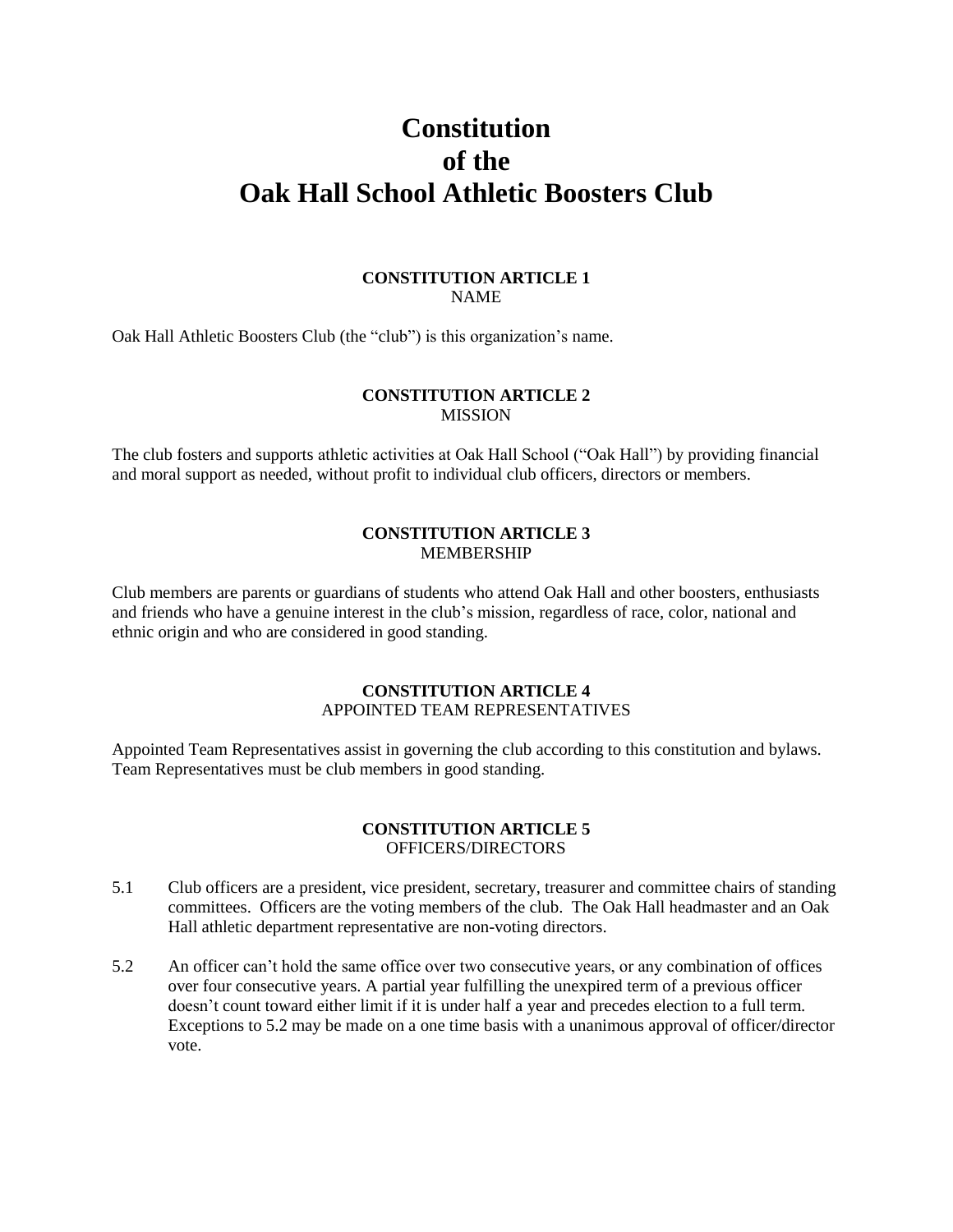# **CONSTITUTION ARTICLE 6** MEETINGS

- 6.1 The club shall meet annually in May at Oak Hall and at least four other times during the school year on dates and at places and times agreed upon by the board.
- 6.2 The president may call additional club meetings, and must do so at the request of a majority of officers/directors. Active members must have five days written notice of the date, time, place and purpose of any special club meeting.

# **CONSTITUTION ARTICLE 7** FINANCES

- 7.1 Club funds can be used only to accomplish the mission stated in Article 2 of this constitution and under the rules of Bylaw Article 15.
- 7.2 The club approves a budget for the following year during the annual meeting. Club funds can only be spent according to the approved budget unless amended and approved by officers/directors.

#### **CONSTITUTION ARTICLE 8** AMENDMENTS

Club members may amend this constitution by a two-thirds majority vote of members in good standing present and voting during the annual meeting. Written notice of the proposed amendment must be sent to all active members at least 15 days before the meeting. The written notice must contain the complete text of the proposed amendment.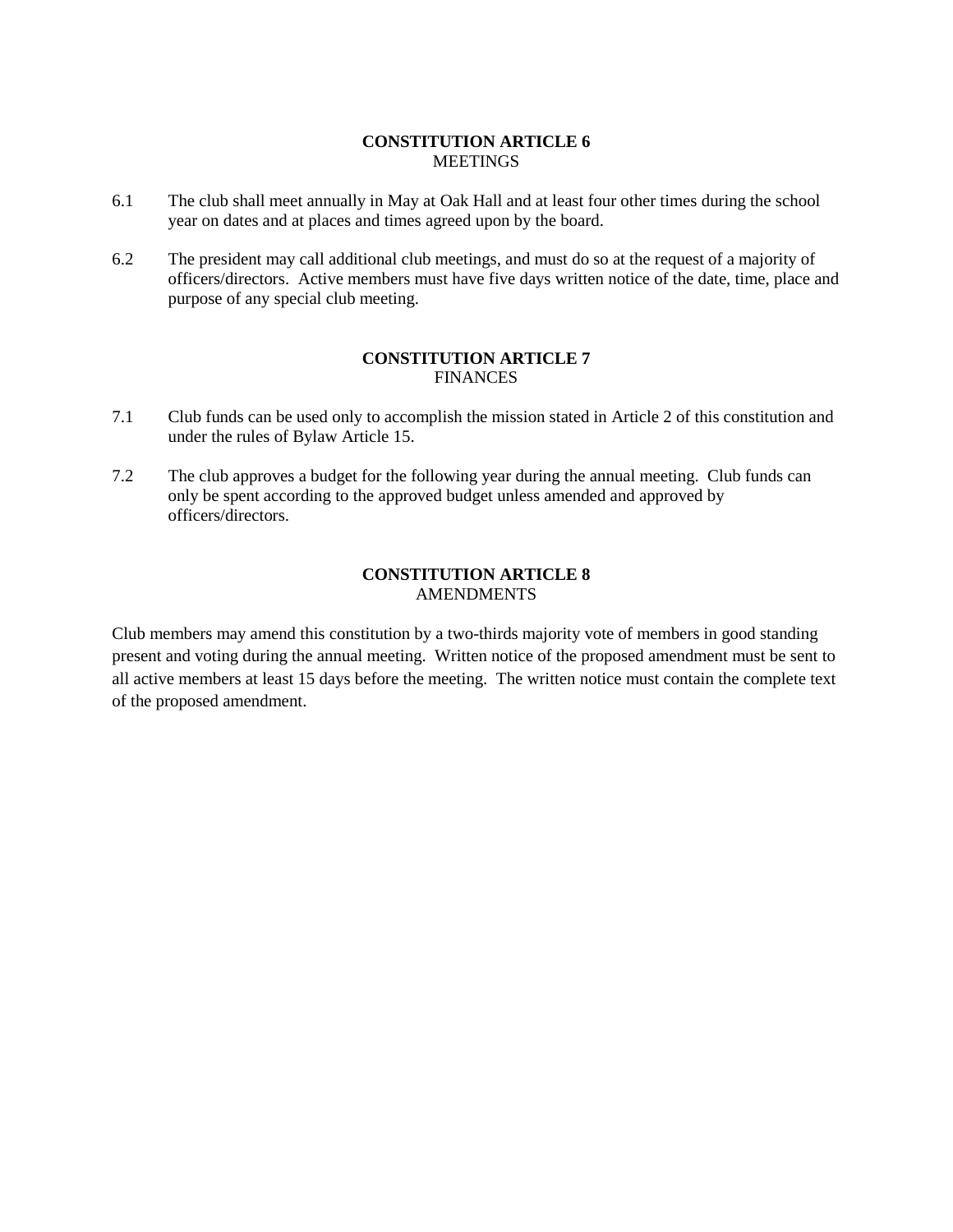# **Bylaws of the Oak Hall School Athletic Boosters Club**

# **BYLAWS, ARTICLE 11** GENERAL POLICIES AND PRINCIPLES

- 11.1 The club works cooperatively with the Oak Hall administration and Oak Hall Board of Directors to ensure that all club activities and programs advance the club's mission.
- 11.2 The club believes in and operates according to the Florida High School Athletic Association's principles for the conduct of interscholastic athletics.
- 11.3 The club is non-partisan and non-sectarian. The club won't directly or indirectly participate in any political campaign for or against any candidate for public office. Political candidates, however, may purchase advertisements in club publications.
- 11.4 No one, including an officer/director, team representative, or member at large can make any commitment that binds the club to any obligation – financial or otherwise – unless he/she receives authorization in advance from officers/directors. If the person isn't so authorized, he/she will be solely responsible for the obligation.
- 11.5 The Oak Hall Booster Club shall operate under the operational guidelines and policy of the Oak Hall School Board of Directors and seek approval of special events in accordance with policies provided by the Director of Development.

#### **BYLAWS, ARTICLE 12** MEMBERSHIP POLICIES

#### 12.1 Membership Requirements and Voting Privileges.

12.1.1 Parents or guardians of Oak Hall student-athletes are automatically club members. Otherwise, anyone who has a genuine interest in the club's mission may become a member, regardless of race, color, national and ethnic origin.

12.1.1.1 A member in good standing is a person who has paid annual dues or has been exempted from paying annual dues by the athletic director because of financial hardship. Only members in good standing are eligible to vote at the annual meeting.

12.1.1.2 Membership requirements may be changed by a majority vote of the officers/directors and with approval of the Oak Hall administration and/or Oak Hall board of directors, if appropriate. If changes are approved they will become effective the following school year.

- 12.1.2 Levels of Membership
	- 12.1.2.1 Officers/Directors: President, Vice-President, Secretary, Treasurer; Standing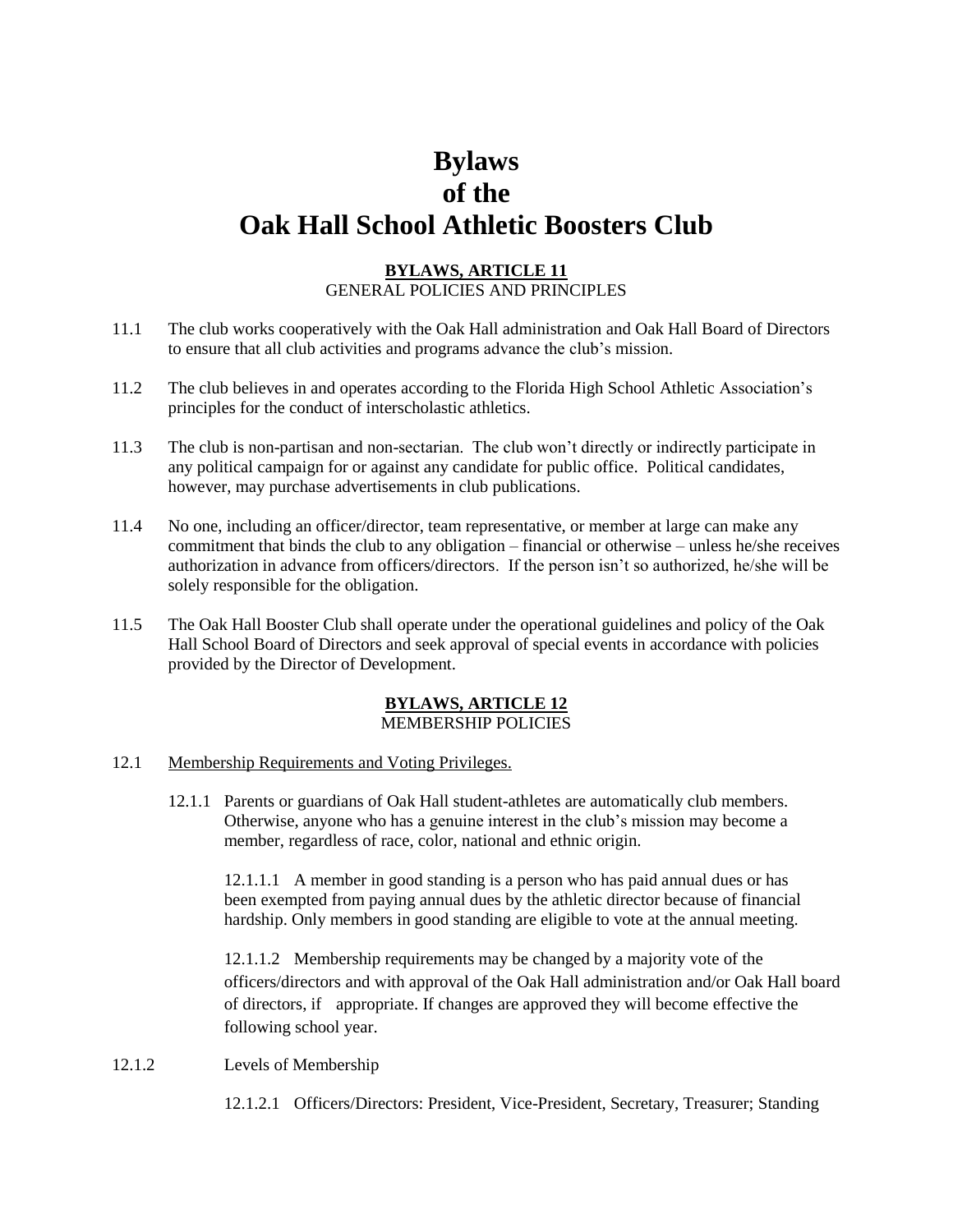committee Chairs – constitute voting members.

12.1.2.2 Team Representatives, General Membership in Good Standing – constitute voting members at annual meeting only.

#### 12.2 Annual Dues.

- 12.2.1 The officers approve annual club dues by majority vote for the following school at the first meeting in the current school year. If a change has been approved it is presented to the Oak Hall board of directors. The Oak Hall board of directors must approve any change in the amount of dues.
- 12.2.2 The parents or guardians of a student must pay club dues before the student can participate in any FHSAA sanctioned sport sponsored by the Oak Hall athletic program.
	- 12.2.2.1 The Oak Hall athletic director may, at his sole discretion, exempt a student's family or guardian from paying club dues if the athletic director determines that the club dues place a financial burden on the family or guardian.

# **BYLAWS, ARTICLE 13** TEAM REPRESENTATIVE POLICIES AND PROCEDURES

- 13.1 Composition and Qualifications.
	- 13.1.1 The Booster Club is made up of team representatives as follows:
		- (a) One team representative per team gender from each Oak Hall Upper School sports program. (Example:Boys soccer and girls soccer each must have 1 different team representative)
		- (b) One team representative per team gender from each Oak Hall Middle School sports program.
			- 13.1.1.1 Changes to the representation format outlined in 13.1.1 (a) and 13.1.1 (b) may be brought to the board for consideration and requires a majority vote of the officers/directors.
	- 13.1.2 Each team representative must be a club member in good standing.

#### 13.2 Term of Office.

- 13.2.1 Each team representative serves a 1-year term with the option of an automatic renewal.
	- 13.2.1.1 The Oak Hall headmaster and athletic department representative serve without limitation.
- 13.2.2 A team representative begins his/her term when appointed by Head Coach of sports program. The Head Coach of the sports program is defined as the Varsity Head Coach. His/her term ends when a successor is appointed.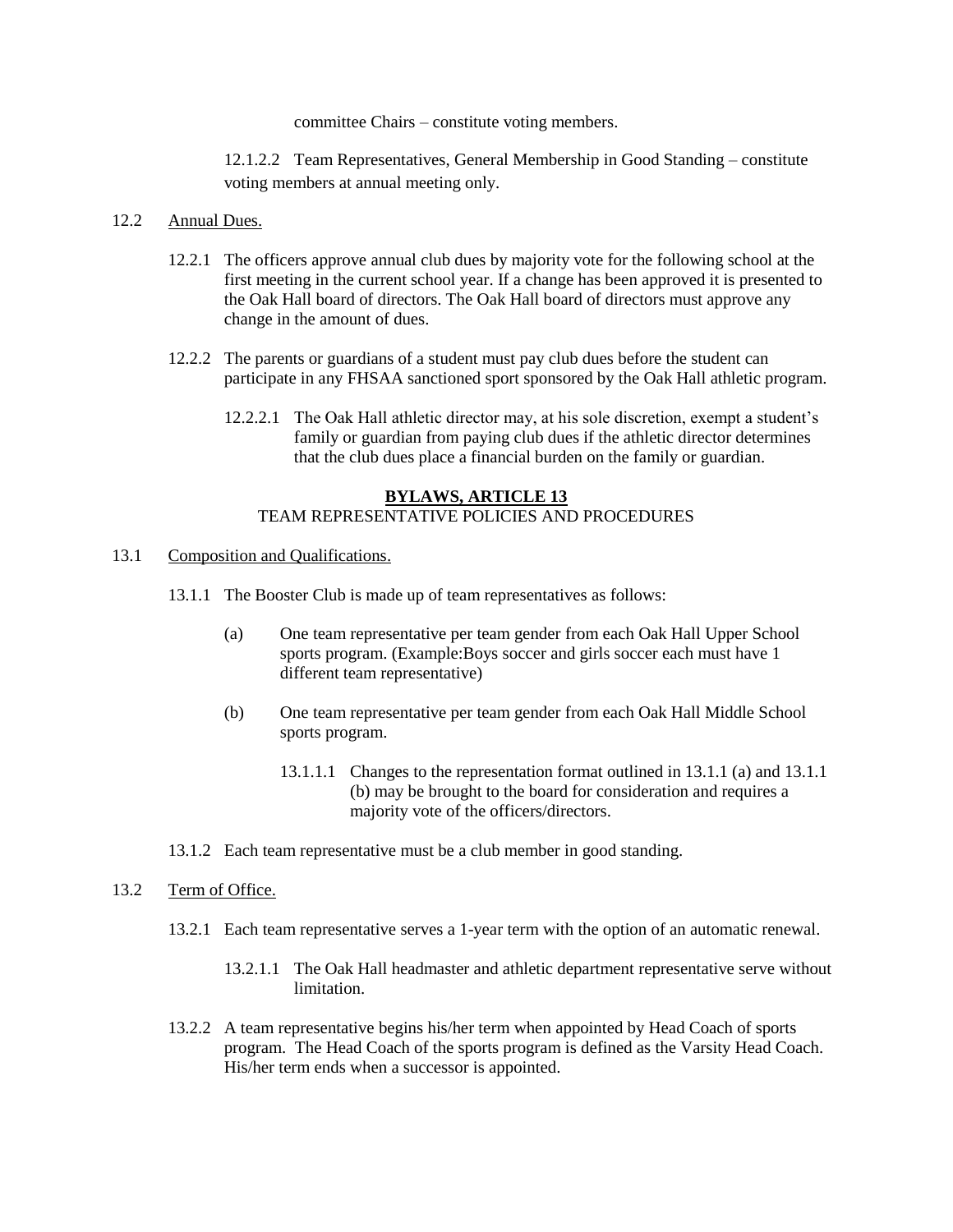13.2.2.1In the Absence of a Head Coach, officers/directors may appoint team representatives.

- 13.2.3 A team representative may serve without term limit but may only represent one team/division each year.
- 13.2.4 Officers/Directors may not serve as Team Representatives.

#### 13.3 Meetings and Quorum.

- 13.3.1 The Booster Club traditionally meets during the school year on the second Monday of September, November, January, March and May. The officers/directors determine the time and place of these meetings.
	- 13.3.1.1 The president may call additional special meetings, and must do so at the request of a majority of officers/directors.
	- 13.3.1.2 Five days written notice including date, time, place, and purpose must be given for any special club meeting
- 13.3.2 A quorum is not necessary for the team representatives because they are non-voting members.
- 13.3.3 Booster Club meetings are open to all club members, but only the officers/directors may vote with the exception of the annual meeting where all members in good standing vote to establish the upcoming year's officer slate.

#### 13.4 Expectations.

- 13.4.1 Each team representative is expected to:
	- (a) Be an enthusiastic, loyal supporter of Oak Hall's overall athletic program.
	- (b) Attend every board meeting and be an active contributor to the board's work.
	- (c) Participate on a committee and be an active contributor to that committee's work.
- 13.4.2 A team representative shouldn't publicly engage in negative behavior or criticize coaches or student-athletes. A team representative should privately discuss any concerns he/she has directly with the Oak Hall athletic director.

# 13.6 Removal.

The board or the Head Coach who appointed the director may remove a team representative who misses two meetings in the same school year or who, in a majority of the officers'/Directors' opinion, fails to meet the guidelines specified in 16.2.4.

13.7 Vacancies.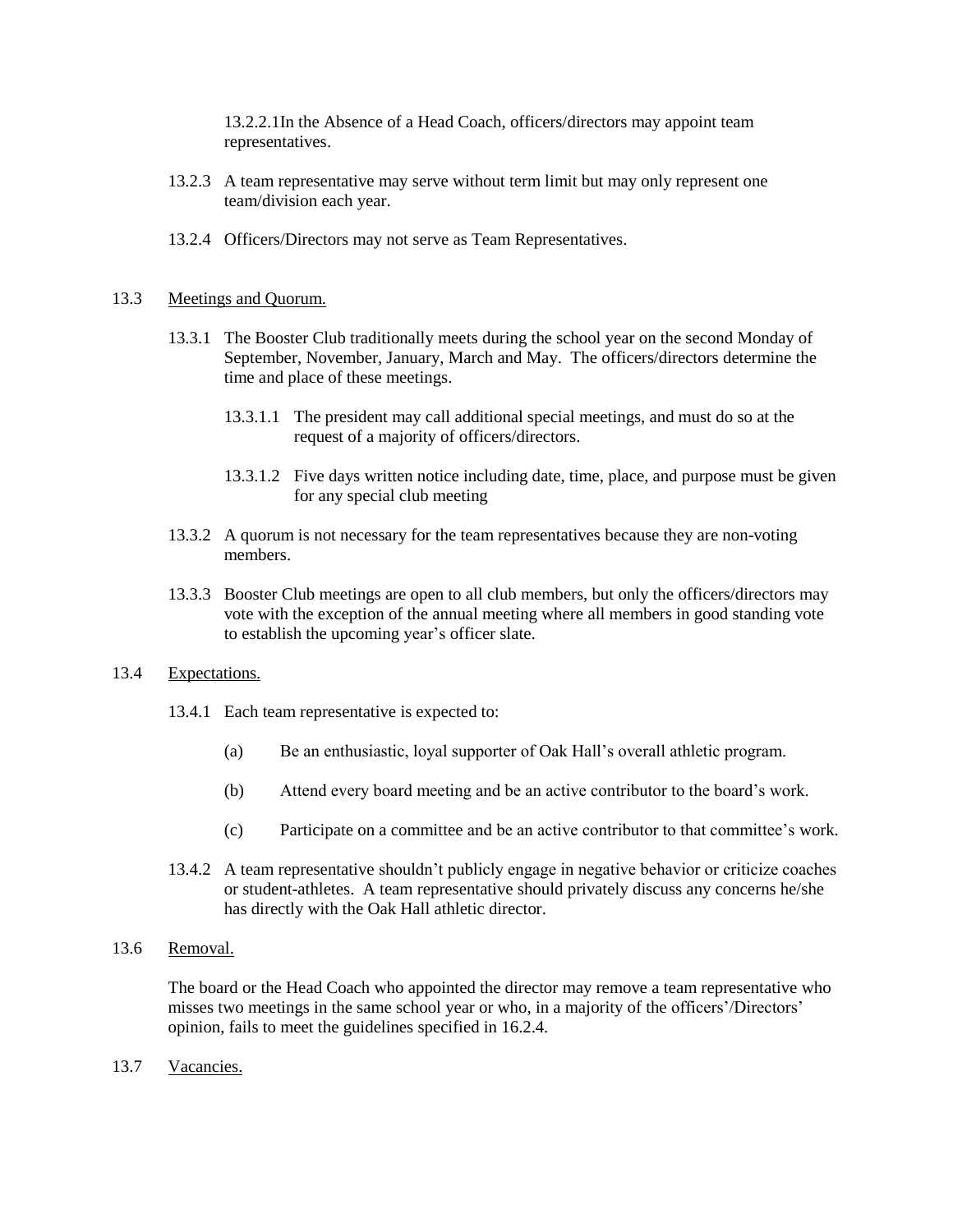13.7.1 The Head Coach of the sport as defined in 13.2.2, in which the vacancy exists, appoints a club member in good standing to fill the remaining term of a team representative who vacates his/her seat.

#### **BYLAW ARTICLE 14** SELECTION, TERMS AND DUTIES OF OFFICERS/DIRECTORS

#### 14.1 Composition and Qualifications

14.1.1 The Booster Club shall consist of seven officer positions including: President, Vice President, Secretary, Treasurer, Development Chair, Fundraising Chair, Events Chair, and the Team Representatives Chair.

14.1.2 Each officer/director must be a club member in good standing

#### 14.2 Selection.

The Booster Club selects officers/directors for the next year at the annual meeting.

14.2.1 Members in good standing present at the annual meeting elect officers by plurality vote.

14.2.2 The Vice-President from the current year is automatically appointed President under the following conditions:

- (a) The Office of President is vacant
- (b) The Vice President is eligible in accordance with Bylaw 14.3.2.

# 14.3 Term of Service.

- 14.3.1 Each officer/director takes office on July 1, serves a 1-year term and may be re-elected to a second 1-year term.
- 14.3.2 A officer/director can't serve in the same office for over two years or as an officer of any kind for over four years. Exceptions to 14.3.2 may be made on a one time basis with a unanimous approval of officer/director vote.

# 14.4 Meetings and Quorum

- 14.4.1 The Booster Club traditionally meets during the school year on the second Monday of September, November, January, March and May. The officers/directors determine the time and place of these meetings.
	- 14.4.1.1 The president may call additional special meetings, and must do so at the request of a majority of directors.
	- 14.4.1.2 Five days written notice including date, time, place, and purpose must be given for any special club meeting
- 14.4.2 A quorum is five officers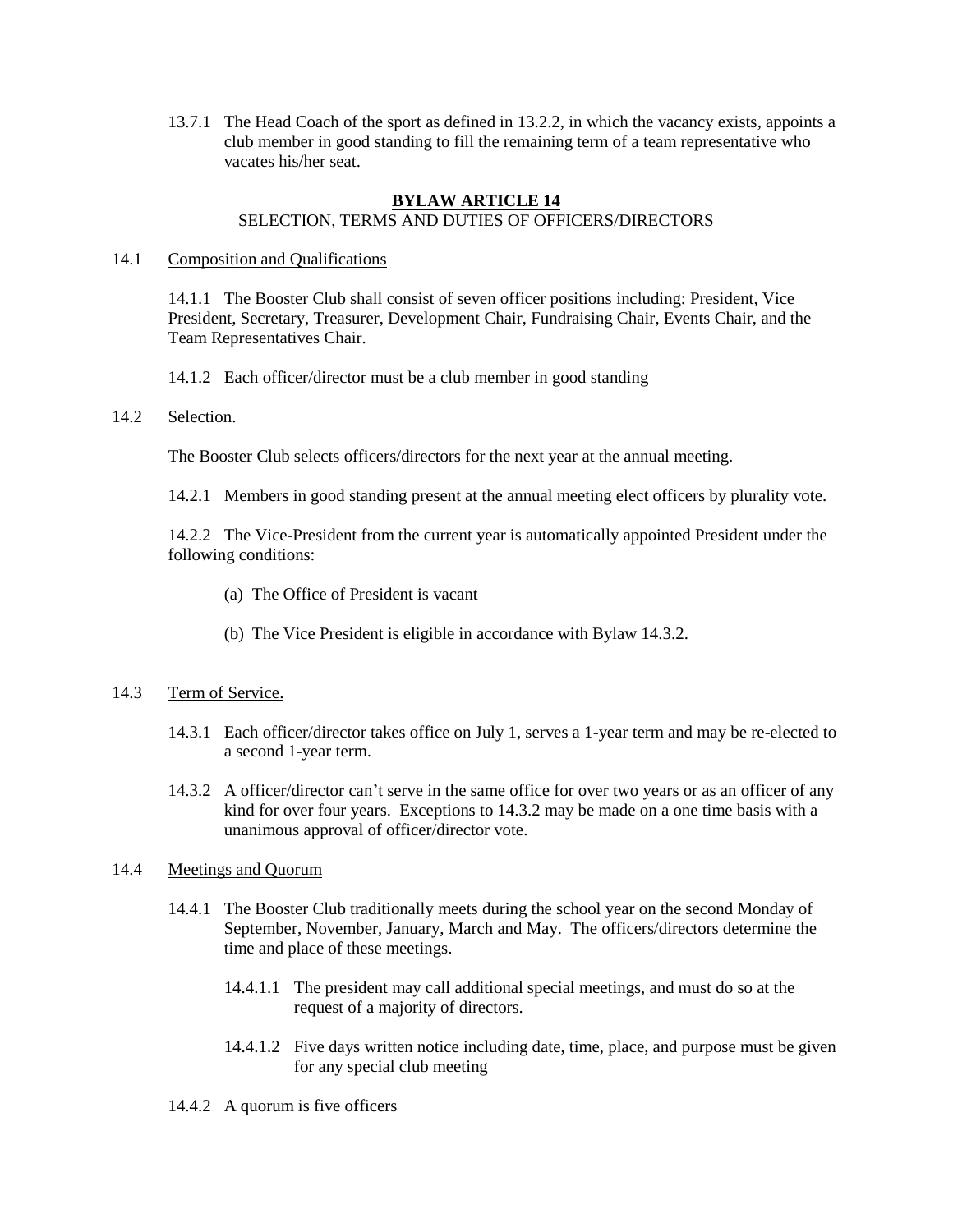14.4.3 Booster Club meetings are open to all club members, but only the officers/directors may vote with the exception of the annual meeting where all members in good standing vote to establish the upcoming year's officer slate.

#### 14.5 Vacancies.

- 14.5.1 The officers/directors select by majority vote a member in good standing to fill a vacancy in any office that occurs before the annual meeting.
- 14.5.2 If less than half the year remains, the partial year doesn't count toward either of the officers/directors limits on service as an officer.

# 14.6 Duties.

- 14.6.1 The president:
	- (a) Presides at all club and board meetings, and votes only when there is a tie;
	- (b) Appoints all committee chairs and performs all other duties of the office; and
	- (c) Provide an Annual Report to the Oak Hall School Board of Directors;
	- (d) Performs all other duties of the office.
- 14.6.2 The vice president:
	- (a) Performs the president's duties when the president is absent or cannot perform his or her duties; and
	- (b) Oversees the Developments & Fundraising Committee activities and other functions as requested; and
	- (c) Performs all other duties of the office.
- 14.6.3 The secretary:
	- (a) Ensures that all club meetings are properly noticed;
	- (b) Records and preserves the minutes of all club meetings;
	- (c) Records accurate attendance records at all board meetings to insure qualification for bylaw 15.7. provides copies of these attendance records to all Head Coaches following the meeting to notify them of absent Team Representatives; and
	- (d) Performs all other duties of the office.
- 14.6.4 The treasurer:
	- (a) Is responsible for all club funds;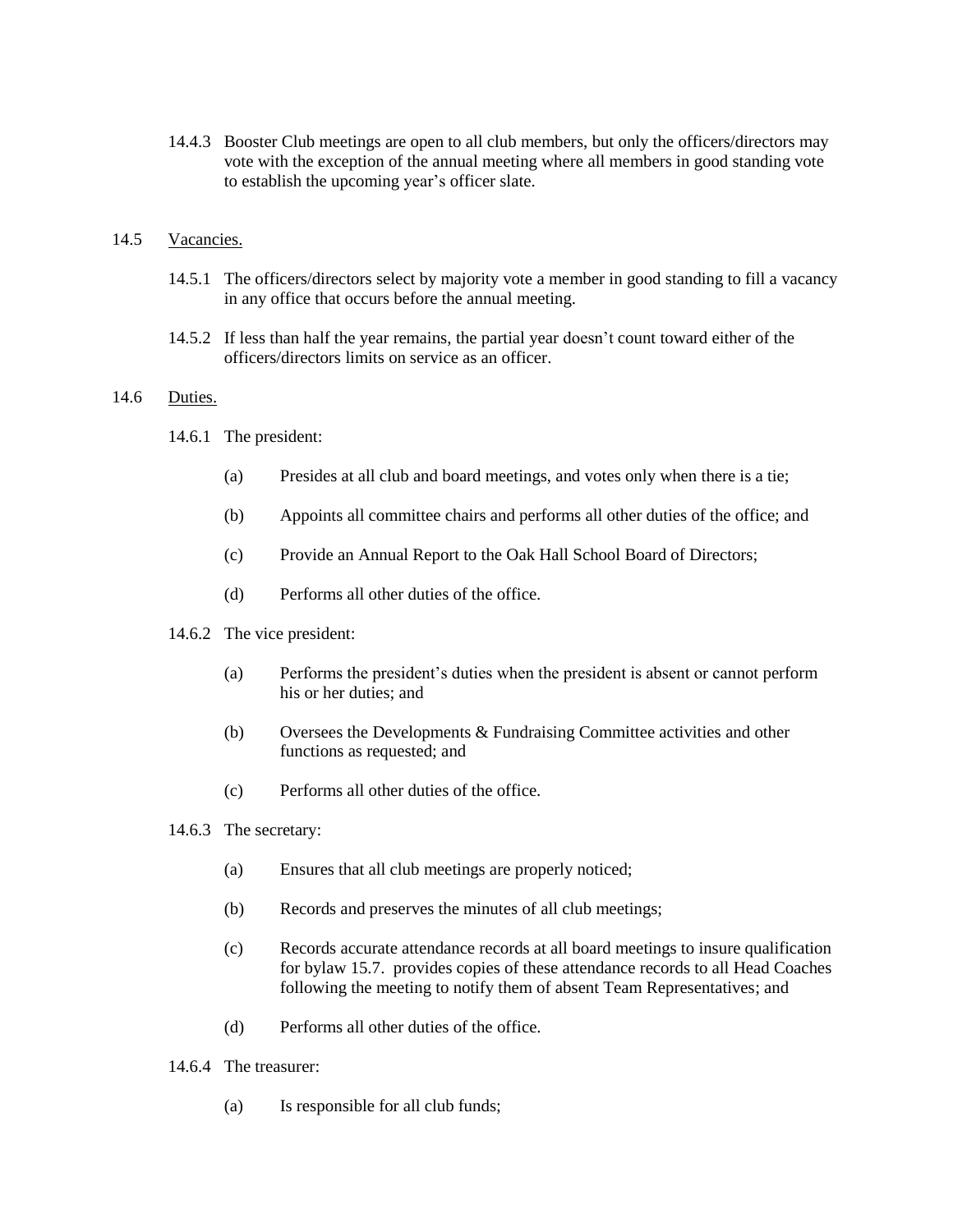- (b) Keeps financial records;
- (c) Provides a financial report as necessary;
- (d) Prepares a line item budget for approval at the annual meeting with the help of the Oak Hall athletic director; and
- (e) Performs all other duties of the office.
- 14.6.5 Committee Chairs (Development, Fundraising, Events, and Team Representatives)
	- (a) Responsible for all functions of committee as defined in Bylaw 16;
	- (b) May appoint or develop sub-committees for specific tasks;
	- (c) Provides a committee report as necessary;
	- (d) Prepares a budget for an event or function as necessary for approval; and
	- (e) Performs all other duties of the office

#### **BYLAW ARTICLE 15** FINANCIAL POLICIES AND PROCEDURES

- 15.1 General Provisions.
	- 15.1.1 The club is unincorporated. It operates as a non-profit organization under the auspices of Oak Hall Private School per section 501(c)(3) of the Internal Revenue Service code.
	- 15.1.2 No officer, director or member has any legal or equitable ownership in any of the club's funds or property.
	- 15.1.3 If the club is dissolved it will turn over its remaining funds and property to Oak Hall, which may use it only for athletic purposes.
- 15.2 Fiscal Year.

The club's fiscal year begins July 1 and ends the following June 30.

- 15.3 Revenue and Expenditures.
	- 15.3.1 All club revenues upon receipt must be promptly given to the treasurer or his/her designated representative for deposit in a bank approved by the Oak Hall Board of **Directors**
	- 15.3.2 All expenditures must be approved by the officers according to the annual budget.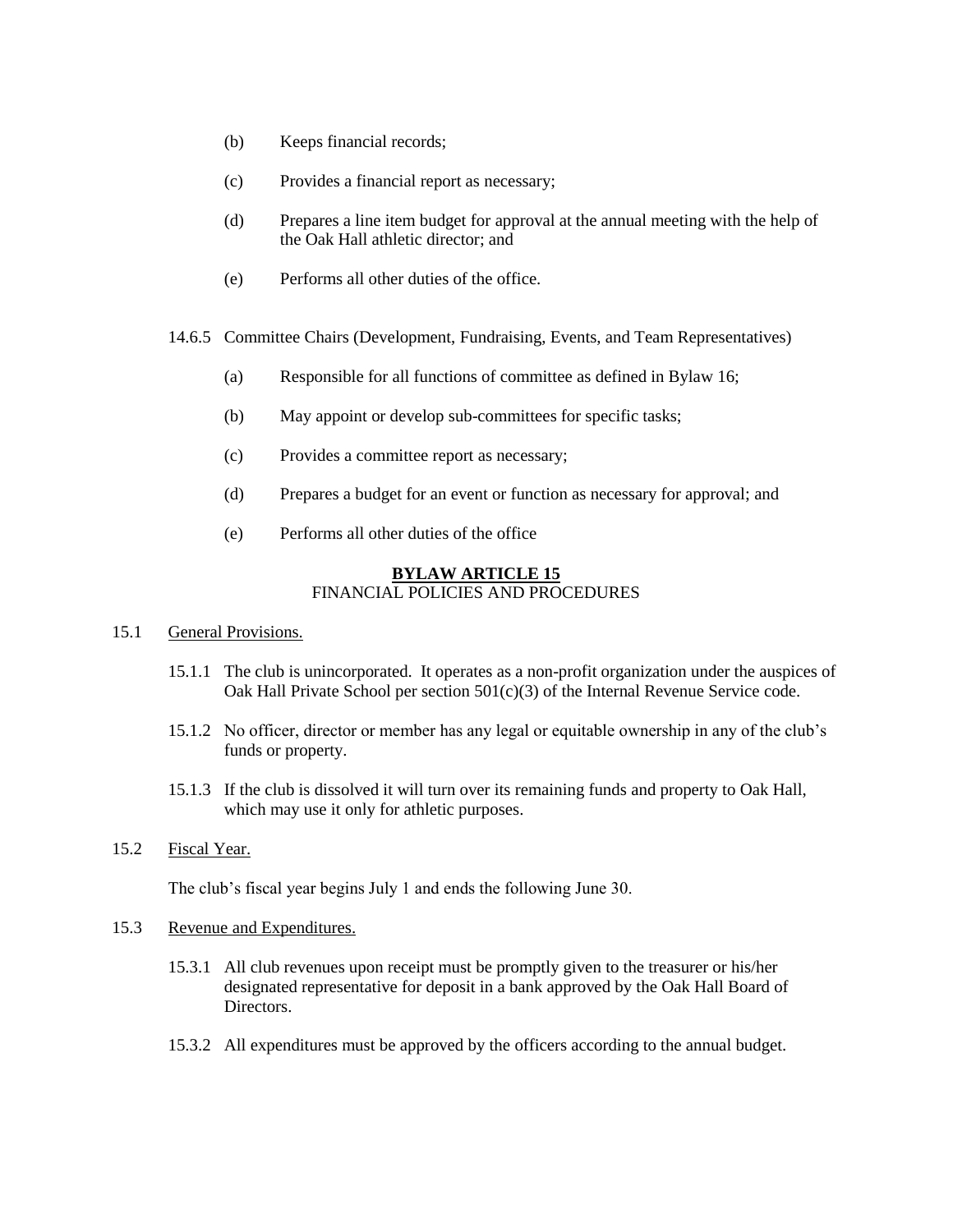- 15.3.3 The treasurer must authorize all checks written from the club's account that have not previously been approved by the annual budget. The Oak Hall athletic director or business office will issue the authorized checks.
- 15.3.4 Receipts must be submitted for all expenditures and with all reimbursement requests.
- 15.3.5 The treasurer may accept as legitimate a bill submitted by the Oak Hall headmaster, athletic director, assistant athletic director or business manager for purposes approved by the officers.

## 15.4 Investments.

- 15.4.1 The treasurer may invest any funds he/she determines to be in excess of budgeted operating needs in insured certificates of deposit for up to one year at competitive rates.
- 15.4.2 The officers may approve investments of funds for over one year.

# 15.5 Reports.

The treasurer must submit financial reports to the officers/directors.

#### 15.6 Using Funds.

- 15.6.1 The club pays each year for the following items without a vote, up to the maximum budgeted amount:
	- (a) Varsity letters, pins, participation certificates, and individual recognition trophies.
	- (b) Team or program award banners.
	- (c) Commemorative awards for team or individual state champions. The head coach chooses the type of award, which can't cost over \$25 per team member (coaches, student-athletes and team attendants) or be in the form of cash.
	- (d) New team uniforms or approved team gear in each varsity sport every three years on a staggered rotation.
	- (e) Coaches appreciation party.
- 15.6.2 The club may pay for the following items if approved by the officers:
	- (a) Supplemental equipment requested by head coaches if pre-approved by the Oak Hall administration.
	- (b) Capital expenditures of a long-term nature.
- 15.6.3 The club won't pay for the following:
	- (a) Support of club sports.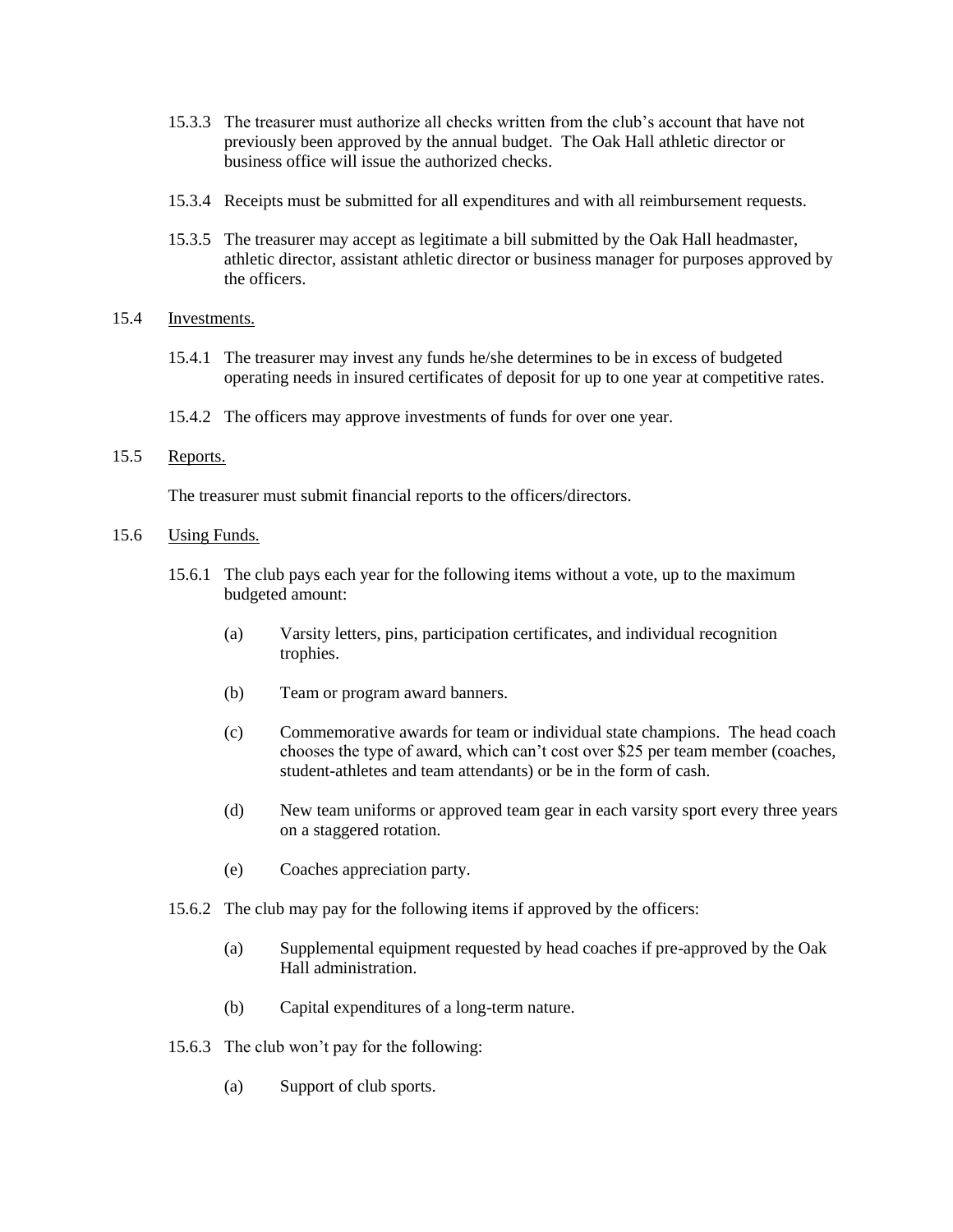- (b) Personal safety or other equipment necessary to play a sport.
- (c) Items that a student-athlete might keep other than those defined in 15.6.1 (a) and  $15.6.1$  (c).
- (d) Director compensation or entertainment.

#### 15.7 Qualifications for Funding.

- 15.7.1 An Oak Hall sports program must be continually active in the Booster Club to qualify for club funding. Programs that fail to appoint team representatives to the club won't be eligible for funding.
- 15.7.2 An Oak Hall sports program won't be eligible for club funding if:
	- (a) It fails to appoint a team representative to the club by the start of each school year;
	- (b) Its team representative doesn't remain actively involved in the club because cumulatively they miss over 20 percent of regularly scheduled board or committee meetings within a 3-year period; or
	- (c) Its team representative fails to comply with the constitution or bylaws.

## **BYLAW ARTICLE 16** COMMITTEES

#### 16.1 Number and Chairs.

16.1.1 There are four standing committees: development, fundraising, events, and the team representative committee.

16.1.2 The president appoints each committee chair. The chair must be a member in good standing.

- 16.1.3 Committees are encouraged to solicit club members who are not team representatives or officers/directors to assist with the club's work.
- 16.1.4 Additional committees may be formed as necessary.

16.1.4.1 Chairs of any additional committees will not be officers/directors or voting members of the board.

#### 16.2 Standing Committee Responsibilities.

- 16.2.1 The Fundraising Committee:
	- (a) Organizes annual fundraising events and publications.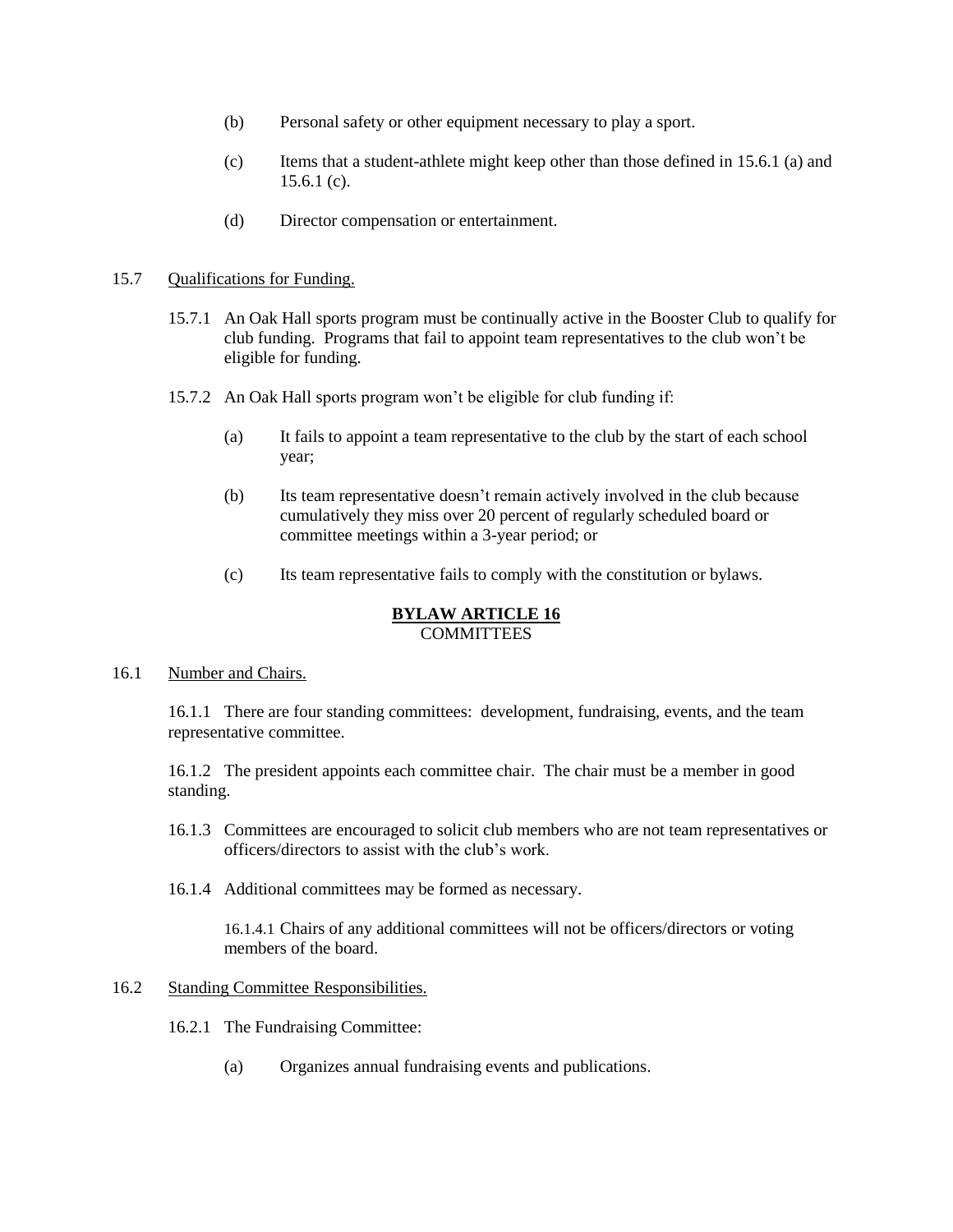(b) Seeks required approvals from Development Department of Oak Hall for fundraising events

- (c) Keeps records of all fundraising activities including registrations and sponsorships and reports progress to the board.
- (d) Submits all money collected to the treasurer or appointed representative in a timely manner.
- 16.2.2 The Events Committee:
	- (a) Assists the athletic director with organizing and conducting the annual awards picnic in May.
	- (b) Assists the athletic director with providing hospitality rooms when Oak Hall hosts state series events.
	- (c) Assists with game promotions and events in order to foster spirit within the Oak Hall community.
	- (d) Promotes and supports all non fund-raising Oak Hall Athletic events.
- 16.2.3 Team Representative Committee:
	- (a) Serve as an advocate for the sport they are representing
	- (b) Encourage and recruit participants in sports programs to promote and support Booster Club events, particularly those related to fundraising
	- (c) Assist with game promotions and events in order to foster spirit within the Oak Hall community.
	- (d) General promotion and support for Oak Hall Athletic events
- 16.2.4 Development Committee
	- (a) Organize, promote, and help facilitate Team Oak Hall Program
	- (b) Works with Development Department of Oak Hall to insure proper compliance
	- (c) Keeps records of all activities including sponsorships and reports progress to the board.
	- (d) Submits all money collected to the treasurer or appointed representative in a timely manner.

# **BYLAW ARTICLE 17** PARLIAMENTARY PROCEDURE